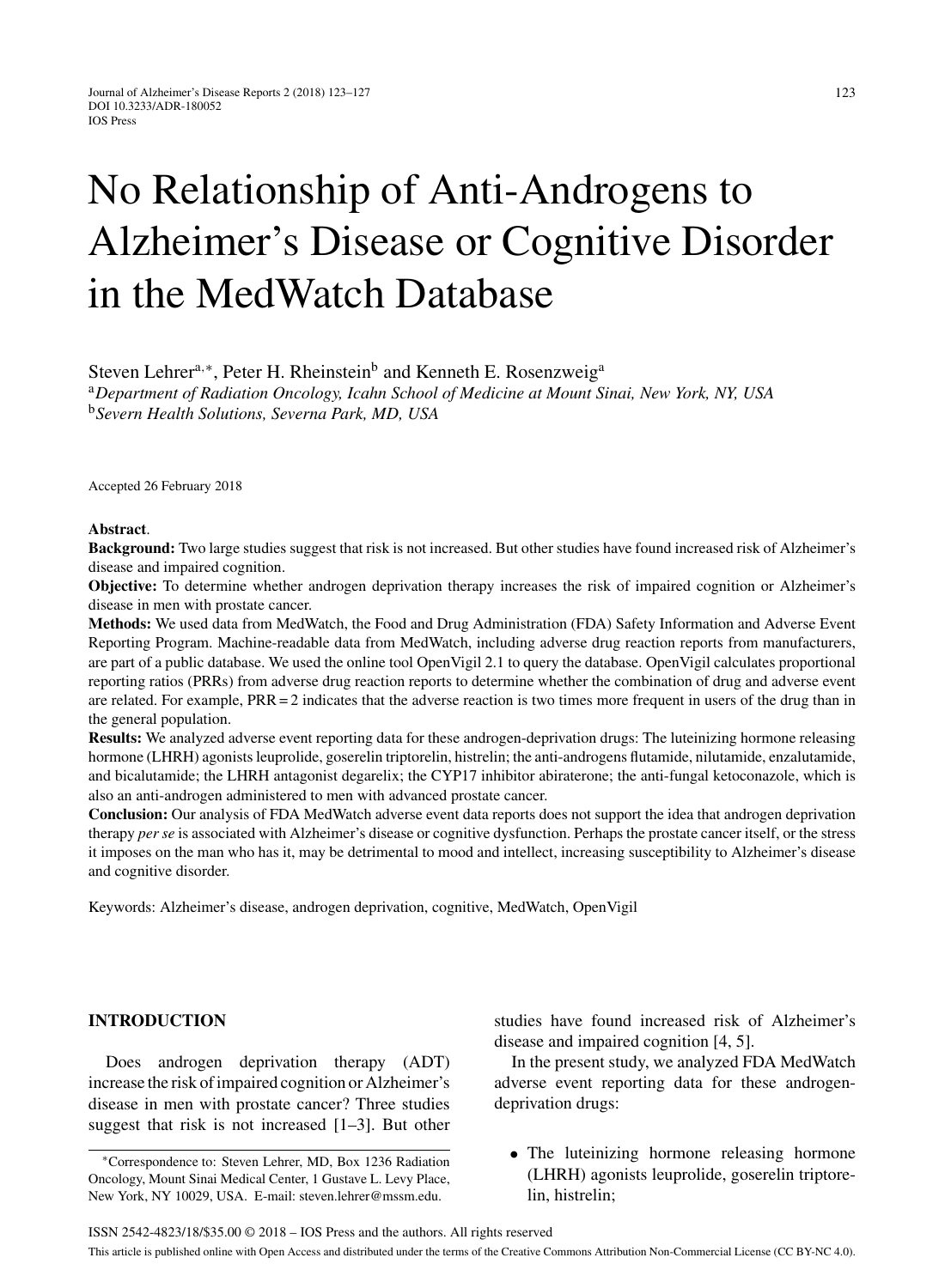- The anti-androgens flutamide, nilutamide, enzalutamide, and bicalutamide
- The LHRH antagonist degarelix;
- The CYP17 inhibitor abiraterone;
- The anti-fungal ketoconazole, which is also an anti-androgen administered to men with advanced prostate cancer.

We determined the frequency of Alzheimer's disease and cognitive disorder as adverse events reported after use of these medications, and whether Alzheimer's disease or cognitive disorder was significantly related to their use.

## **METHODS**

We analyzed data from MedWatch, the Food and Drug Administration (FDA) Safety Information and Adverse Event Reporting Program [6]. MedWatch was organized in 1993 to collect data regarding adverse events in healthcare. An adverse event is any undesirable experience associated with the use of a medical product. The MedWatch system collects reports of adverse reactions and quality problems, primarily due to drugs and medical devices, but also for other FDA-regulated products (e.g., dietary supplements, cosmetics, medical foods, and infant formulas).

MedWatch offers a choice between a voluntary reporting form, designed primarily for health care professionals and the general public, and a mandatory adverse event reporting service (AERS) form, available to manufacturers, importers, and medical product user facilities that manage and store medical products. The latter group is required by law to submit the mandatory form immediately upon discovery of a product malfunction. Printable mail-in forms are available as an alternative to the online submission system [7].

A MedWatch report of an adverse event does not establish causation. For any given report, there is no certainty that the drug in question caused the reaction. The adverse event may have been related to the underlying disease being treated, another drug being taken concurrently, or something else.

Machine-readable data from MedWatch, including adverse drug reaction reports from manufacturers, are part of a public database. We used the online tool OpenVigil 2.1 to query the database [8, 9]. Open-Vigil data are exclusively from FDA and MedWatch, not from social media [10]. OpenVigil calculates proportional reporting ratios (PRRs) from adverse drug reaction reports to determine whether the combination of drug and adverse event are related, using the criteria of Evans et al. [11]. PRR = 2 indicates that the adverse reaction is two times more frequent in users of the drug than in the general population. According to the criteria of Evans et al.  $[11]$   $n > 3$  adverse events, chi-squared  $> 4$  ( $p = 0.05$ ), PRR  $> 2$  indicate that the adverse reaction and the drug are related.

Ketoconazole, an anti- fungal, blocks production of androgens. Ketoconazole is most often used to treat men just diagnosed with advanced prostate cancer; it quickly reduces testosterone levels and can be administered if other forms of hormone therapy are no longer effective. To assess the relationship of ketoconazole and Alzheimer's disease in prostate cancer, we restricted the OpenVigil analysis to men over age 60.

The MedWatch data are imperfect, with under- and over-reporting, missing denominator (that is, number of doses for a drug), wrong, duplicate and/or missing data in the database [8]. Consequently the total number of adverse event reports for all drugs and/or the drug in question from OpenVigil can vary slightly from drug to drug and for different adverse events related to the same drug. The flawed MedWatch data has presented a problem that all analytical software, such as OpenVigil, has been forced to confront [12]. For example, the OpenVigil report for leuprolide indicates that MedWatch had received a total of 8,803 adverse event reports relevant to leuprolide. Of these, 6 were of dementia Alzheimer's type (0.068%). In comparison, for all drugs in MedWatch there were 1988 reports of Alzheimer's disease among a total number of 3,792,386 adverse events. But in the case of cognitive disorder, 18 adverse event reports were of leuprolide and cognitive disorder (0.20%). In comparison, for all drugs in MedWatch there were 10,052 reports of cognitive disorder among a total number of 3,794,374 adverse events.

#### **RESULTS**

Data to evaluate the criteria of Evans et al. for Alzheimer's disease and androgen deprivation drugs are listed in Table 1. Alzheimer's disease, according to the criteria, is unrelated to any of the drugs.

Data to evaluate the criteria of Evans et al. for cognitive disorder disease and androgen deprivation drugs are listed in Tables 1 and 2. Cognitive disorder, according to the criteria, is unrelated to any of the drugs.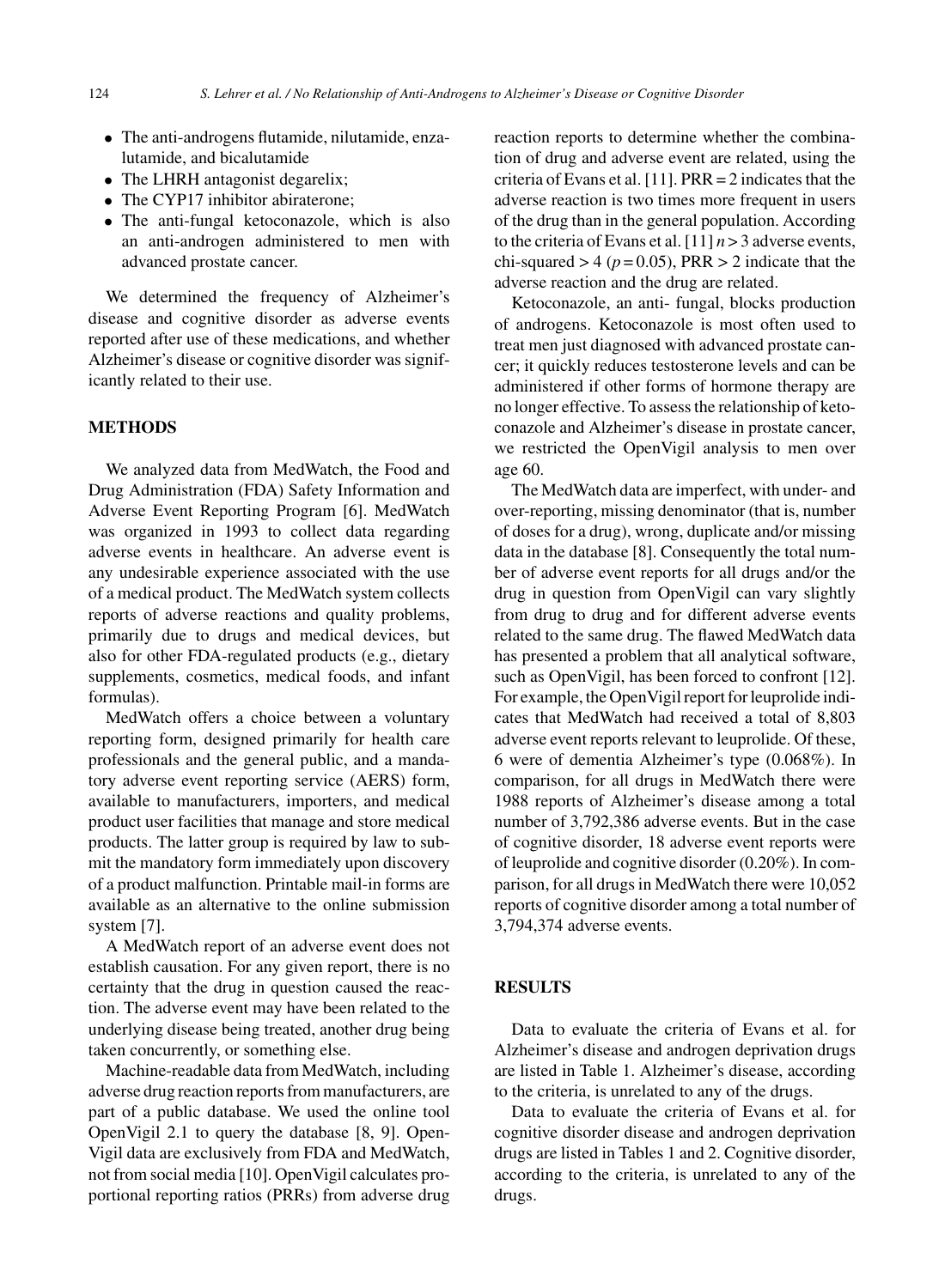| ance are errorm or Byano et an ror i mineriner o ancease and androgen deprivation drugo |              |                |          |              |             |                  |            |                   |                   |  |
|-----------------------------------------------------------------------------------------|--------------|----------------|----------|--------------|-------------|------------------|------------|-------------------|-------------------|--|
|                                                                                         | Drug         |                |          | All drugs    |             |                  |            | <b>PRR 95% CI</b> | <b>PRR 95% CI</b> |  |
| Drug                                                                                    | Total events | Alzheimer's    | $\%$     | Total events | Alzheimer's | $Chi-Sq+Yates$   | <b>PRR</b> | lower bound       | upper bound       |  |
| Leuprolide                                                                              | 8,803        | 6              | 0.068    | 3,792,386    | 1,988       | 0.17             | 1.3        | 0.58              | 2.9               |  |
| Goserelin                                                                               | 2.877        | 3              | 0.1      | 3,800,300    | 1,991       | 0.65             | 1.99       | 0.64              | 6.17              |  |
| Triptorelin                                                                             | 260          | 0              | $\Omega$ | 3.802.890    | 1,994       | 0.97             | $\Omega$   | $^{0}$            | $\Omega$          |  |
| Histrelin                                                                               | 287          | $\Omega$       | $\Omega$ | 3,802,917    | 1.994       | 0.81             | $\Omega$   | $\Omega$          |                   |  |
| Degarelix                                                                               | 395          | $\overline{0}$ | $\Omega$ | 3.802.782    | 1,994       | 0.41             | $\Omega$   | 0                 | $\Omega$          |  |
| Abiraterone                                                                             | 1.941        | $\overline{2}$ | 0.1      | 3.801.236    | 1.992       | 0.23             | 1.97       | 0.49              | 7.86              |  |
| <b>Bicalutamide</b>                                                                     | 2.874        | $\overline{c}$ | 0.07     | 3.800.390    | 1,992       | 0.001            | 1.37       | 0.34              | 5.48              |  |
| Flutamide                                                                               | 292          | 0              | $\Omega$ | 3.802.885    | 1.994       | 0.79             | $\Omega$   | $\Omega$          |                   |  |
| Nilutamide                                                                              | 52           | 0              | $\Omega$ | 3,803,125    | 1,994       | 8.2              | $\Omega$   | 0                 |                   |  |
| Enzalutamide                                                                            | 52           | $\theta$       | $\Omega$ | 3.803.125    | 1.994       | 8.2              | $\Omega$   |                   |                   |  |
| Ketoconazole                                                                            | 251          | $\theta$       | $\Omega$ | 351.960      | 368         | $2.2\phantom{0}$ | $\Omega$   | 0                 | 0                 |  |
| Total                                                                                   | 18.084       | 13             | 0.072    |              |             |                  |            |                   |                   |  |

Table 1 Data to evaluate the criteria of Evans et al. for Alzheimer's disease and androgen deprivation drugs

Alzheimer's disease, according to these criteria  $(n>3)$  adverse events, chi-squared  $> 4$ , PRR  $> 2$ ), is unrelated to any of the drugs. The MedWatch data are imperfect, with under- and over-reporting, missing denominator (that is, number of doses for a drug), wrong, duplicate and/or missing data in the database. Consequently the total number of adverse event reports for all drugs and/or the drug in question from OpenVigil can vary slightly from drug to drug and for different adverse events related to the same drug. ∗Ketoconazole analysis restricted to males over 60.



Fig. 1. Proportional Reporting Ratios (PRR) for Alzheimer's disease and cognitive disorder of androgen-deprivation drugs.

Proportional reporting ratios for Alzheimer's disease and cognitive disorder for the individual drugs are summarized in Fig. 1.

We performed a second analysis looking at all androgen deprivation drugs taken together compared to the entire MedWatch database. Because reports of Alzheimer's disease in patients below the age of 60 are uncommon, we restricted the analysis to male patients over 60.

MedWatch received a total of 6,041 adverse event reports for all androgen deprivation drugs. Of these, 7 were of dementia Alzheimer's type (0.12%). In comparison, for all drugs in MedWatch there were 361 reports of Alzheimer's disease among 346,170 adverse events. Chi-Squared with Yates' correction: 0.006. PRR and 95% confidence interval (lower bound; upper bound): 1.1 (0.53; 2.35). According to the criteria of Evans et al. the combination of anti-androgenic drugs and Alzheimer's disease is probably not related.

Of the 6,041 adverse event reports for all androgen deprivation drugs, 7 were of cognitive disorder (0.12%). In comparison, for all drugs in MedWatch there were 659 reports of cognitive disorder among 346,170 adverse events. Chi-Squared with Yates' correction: 1.37. PRR and 95% confidence interval (lower bound; upper bound): 0.61 (0.29; 1.28). According to the criteria of Evans et al. the combination of anti-androgenic drugs and cognitive disorder is probably not related.

## **DISCUSSION**

Testosterone is related to cognition. Sex hormones affect brain development. Androgens modify neural activity needed for learning and memory, are neuroprotective during aging, protect against Alzheimer's disease in mouse models [13] and, hypothetically, humans [14]. The androgen receptor directly mediates neuroprotection [15]. But testosterone apparently does not affect those parts of the brain that demonstrate sex differences in performance; and no one knows whether testosterone is necessary to maintain intellect throughout life [16].

Testosterone deprivation may impair memory in older men [17]; while testosterone supplementation can augment memory and spatial perception. Studies of prostate cancer demonstrate that androgen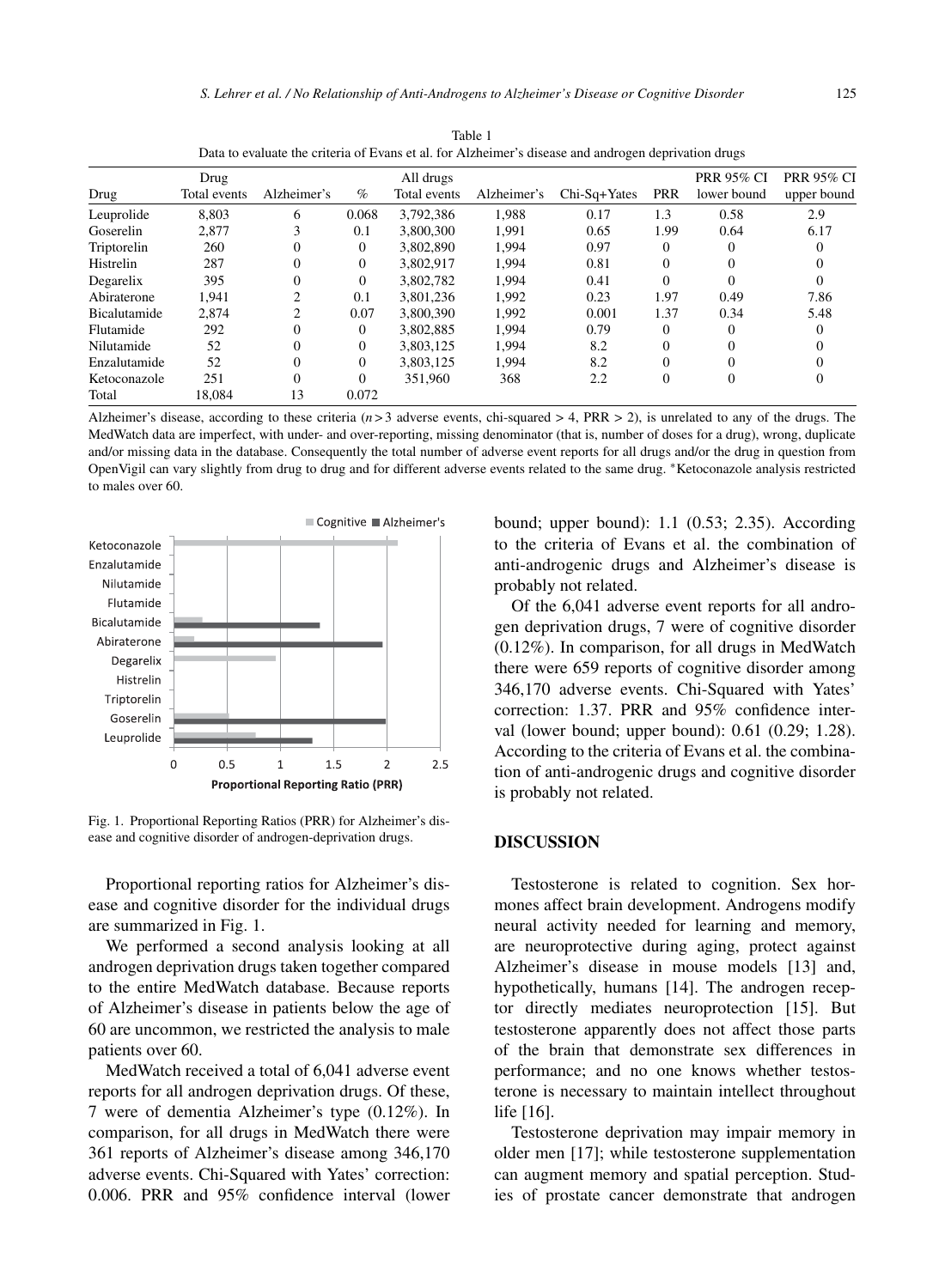| Data to evaluate the criteria of Evans et al. for cognitive ursoruer ursease and androgen deprivation drugs. Cognitive ursoruer, according to<br>these criteria, is unrelated to any of the drugs |                      |           |      |                           |           |              |            |                                  |                                  |  |  |  |
|---------------------------------------------------------------------------------------------------------------------------------------------------------------------------------------------------|----------------------|-----------|------|---------------------------|-----------|--------------|------------|----------------------------------|----------------------------------|--|--|--|
| Drug                                                                                                                                                                                              | Drug<br>Total events | Cognitive | $\%$ | All drugs<br>Total events | Cognitive | Chi-Sq+Yates | <b>PRR</b> | <b>PRR 95% CI</b><br>lower bound | <b>PRR 95% CI</b><br>upper bound |  |  |  |
| Leuprolide                                                                                                                                                                                        | 8.803                | 18        | 0.2  | 3.794.374                 | 10.052    |              | 0.77       | 0.486                            | 1.22                             |  |  |  |
| Goserelin                                                                                                                                                                                         | 2.877                | 4         | 0.14 | 3,800,300                 | 10.066    | 1.28         | 0.52       | 0.197                            | 1.4                              |  |  |  |
| Triptorelin                                                                                                                                                                                       | 260                  | 0         | 0    | 3.802.917                 | 10.070    | 0.05         | $\Omega$   | 0                                |                                  |  |  |  |
| Histrelin                                                                                                                                                                                         | 287                  | 0         | 0    | 3.802.890                 | 10.070    | 0.089        | $\Omega$   | $\Omega$                         |                                  |  |  |  |
| Degarelix                                                                                                                                                                                         | 395                  |           | 0.25 | 3.802.782                 | 10.069    | 0.2          | 0.96       | 0.14                             | 6.8                              |  |  |  |
| Abiraterone                                                                                                                                                                                       | 1.941                |           | 0.05 | 3.801.236                 | 10.069    | 2.58         | 0.19       | 0.027                            | 1.38                             |  |  |  |
| Bicalutamide                                                                                                                                                                                      | 2.787                | 2         | 0.07 | 3.800.390                 | 10.068    | 3.24         | 0.27       | 0.068                            | 1.08                             |  |  |  |
| Flutamide                                                                                                                                                                                         | 292                  |           | 0    | 3.802.885                 | 10.070    | 0.097        | $\Omega$   | 0                                |                                  |  |  |  |

Nilutamide 52 0 0 3,803,125 10,070 0.96 0 0 0 Enzalutamide 52 0 0 3,803,125 10,070 0.96 0 0 0 Ketoconazole 251 1 0.4 351,960 665 0.001 2.11 0.3 14.9

Table 2 Data to evaluate the criteria of Evans et al. for cognitive disorder disease and androgen deprivation drugs: Cognitive disorder, according to

Total 17,997 27 0.15 ∗Ketoconazole analysis restricted to males over 60.

deprivation drugs adversely affect cognition [18], which returned to baseline when drugs were withdrawn [19]. Moreover, LHRH agonist use as compared with no use in men with prostate cancer was associated with a decreased risk of death from Alzheimer's disease [20].

Nevertheless, two large studies failed to confirm any effect of androgen deprivation on cognition or Alzheimer's disease in men with prostate cancer [1, 2]. Our analysis of FDA MedWatch adverse event data reports, likewise, does not support the idea that androgen deprivation therapy *per se* is associated with Alzheimer's disease or cognitive dysfunction. Perhaps the prostate cancer itself, or the stress it imposes on the man who has it, may be detrimental to mood and intellect, increasing susceptibility to Alzheimer's disease. Indeed, proneness to psychological distress elevates Alzheimer's disease risk [21]. Cancer-related cognitive dysfunction, particularly subjective cognitive dysfunction, has been attributed to chemotherapy, hormone therapy, fatigue, mood disturbance and cancer itself, even without metastases or a primary brain tumor [22, 23]. But we cannot rule out a subgroup of prostate cancer patients that might be vulnerable, perhaps men homozygous for the apoE4 allele.

A weakness in our MedWatch analysis is that it represents an uncontrolled epidemiological study. A major improvement in design would be a prospective randomized trial. A greater design improvement would be repeated measures comparing the same subject under different conditions.

Does androgen deprivation result in Alzheimer's disease and cognitive dysfunction in prostate cancer patients? More studies are needed for a definite answer.

#### **REFERENCES**

- [1] Alibhai SM, Timilshina N, Duff-Canning S, Breunis H, Tannock IF, Naglie G, Fleshner NE, Krahn MD, Warde P, Marzouk S, Tomlinson GA (2017) Effects of long-term androgen deprivation therapy on cognitive function over 36 months in men with prostate cancer. *Cancer* **123**, 237-244.
- [2] Baik SH, Kury FSP, McDonald CJ (2017) Risk of Alzheimer's disease among senior medicare beneficiaries treated with androgen deprivation therapy for prostate cancer. *J Clin Oncol* **35**, 3401-3409.
- [3] Nead KT, Sinha S, Nguyen PL (2017) Androgen deprivation therapy for prostate cancer and dementia risk: A systematic review and meta-analysis. *Prostate Cancer Prostatic Dis* **20**, 259-264.
- [4] Nead KT, Gaskin G, Chester C, Swisher-McClure S, Dudley JT, Leeper NJ, Shah NH (2016) Androgen deprivation therapy and future Alzheimer's disease risk. *J Clin Oncol* **34**, 566-571.
- [5] Mohile SG, Lacy M, Rodin M, Bylow K, Dale W, Meager MR, Stadler WM (2010) Cognitive effects of androgen deprivation therapy in an older cohort of men with prostate cancer. *Crit Rev Oncol Hematol* **75**, 152-159.
- [6] Kessler DA, Natanblut S, Kennedy D, Lazar E, Rheinstein P, Anello C, Barash D, Bernstein I, Bolger R, Cook K (1993) Introducing MEDWatch. A new approach to reporting medication and device adverse effects and product problems. *JAMA* **269**, 2765-2768.
- [7] Craigle V (2007) MedWatch: The FDA safety information and adverse event reporting program. *J Med Libr Assoc* **95**, 224.
- [8] Bohm R, Hocker J, Cascorbi I, Herdegen T (2012) OpenVigil–free eyeballs on AERS pharmacovigilance data. *Nat Biotechnol* **30**, 137-138.
- [9] Bohm R, von HL, Herdegen T, Klein HJ, Bruhn O, Petri H, Hocker J (2016) OpenVigil. *PLoS One* **11**, e0157753.
- [10] Coloma PM, Becker B, Sturkenboom MC, van Mulligen EM, Kors JA (2015) Evaluating social media networks in medicines safety surveillance: Two case studies. *Drug Saf* **38**, 921-930.
- [11] Evans SJ, Waller PC, Davis S (2001) Use of proportional reporting ratios (PRRs) for signal generation from spontaneous adverse drug reaction reports. *Pharmacoepidemiol Drug Saf* **10**, 483-486.